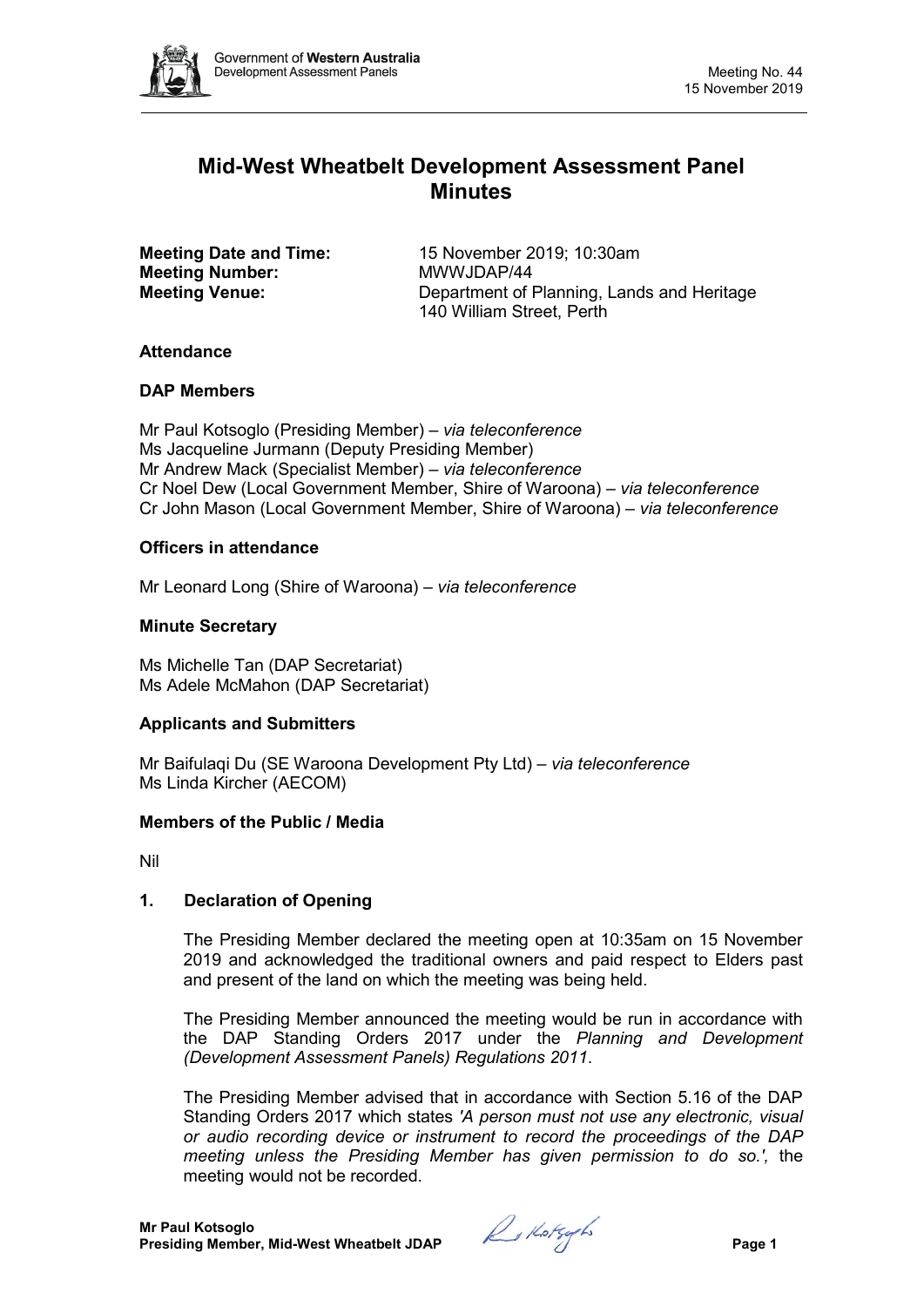

# **2. Apologies**

Cr Larry Scott (Local Government Member, Shire of Waroona)

# **3. Members on Leave of Absence**

Nil

# **4. Noting of Minutes**

DAP members noted that signed minutes of previous meetings are available on the [DAP website.](https://www.dplh.wa.gov.au/about/development-assessment-panels/daps-agendas-and-minutes)

# **5. Declaration of Due Consideration**

All members declared that they had duly considered the documents.

# **6. Disclosure of Interests**

Nil

# **7. Deputations and Presentations**

- **7.1** Ms Linda Kirchner (AECOM) addressed the DAP in support of the application at Item 8.1 and responded to questions from the panel. Mr Baifulaqi Du (SE Waroona Development Pty Ltd) responded to questions from the panel.
- **7.2** Mr Leonard Long, Shire of Waroona addressed the DAP in relation to the application at Item 8.1 and responded to questions from the panel.

# **8. Form 1 – Responsible Authority Reports – DAP Application**

| <b>Property Location:</b><br><b>Development Description:</b> | Lot 24 & 25 (981) Buller Road, Waroona<br>Construction and operation of a 183.77 MW<br>Solar Farm |
|--------------------------------------------------------------|---------------------------------------------------------------------------------------------------|
| Applicant:                                                   | SW Waroona Development Pty Ltd                                                                    |
| Owner:                                                       | Mr Aldo Joseph Caratti and Mr Richard John<br>Caratti                                             |
| Responsible Authority:<br>DAP File No:                       | Shire of Waroona<br>DAP/19/01667                                                                  |
|                                                              |                                                                                                   |

# **REPORT RECOMMENDATION**

**Moved by:** Ms Jacqueline Jurmann **Seconded by:** Mr Andrew Mack

That the Mid-West/Wheatbelt JDAP resolves to:

1. **Approve** DAP Application reference DAP/19/01667 and accompanying plans attached as Attachment 1 - 10 in accordance with Clause 68 of Schedule 2 (Deemed Provisions) of the *Planning and Development (Local Planning Schemes) Regulations 2015*, and the provisions of the clause 3.13.1 of the Shire of Waroona Local Planning Scheme No. 7, subject to the following conditions: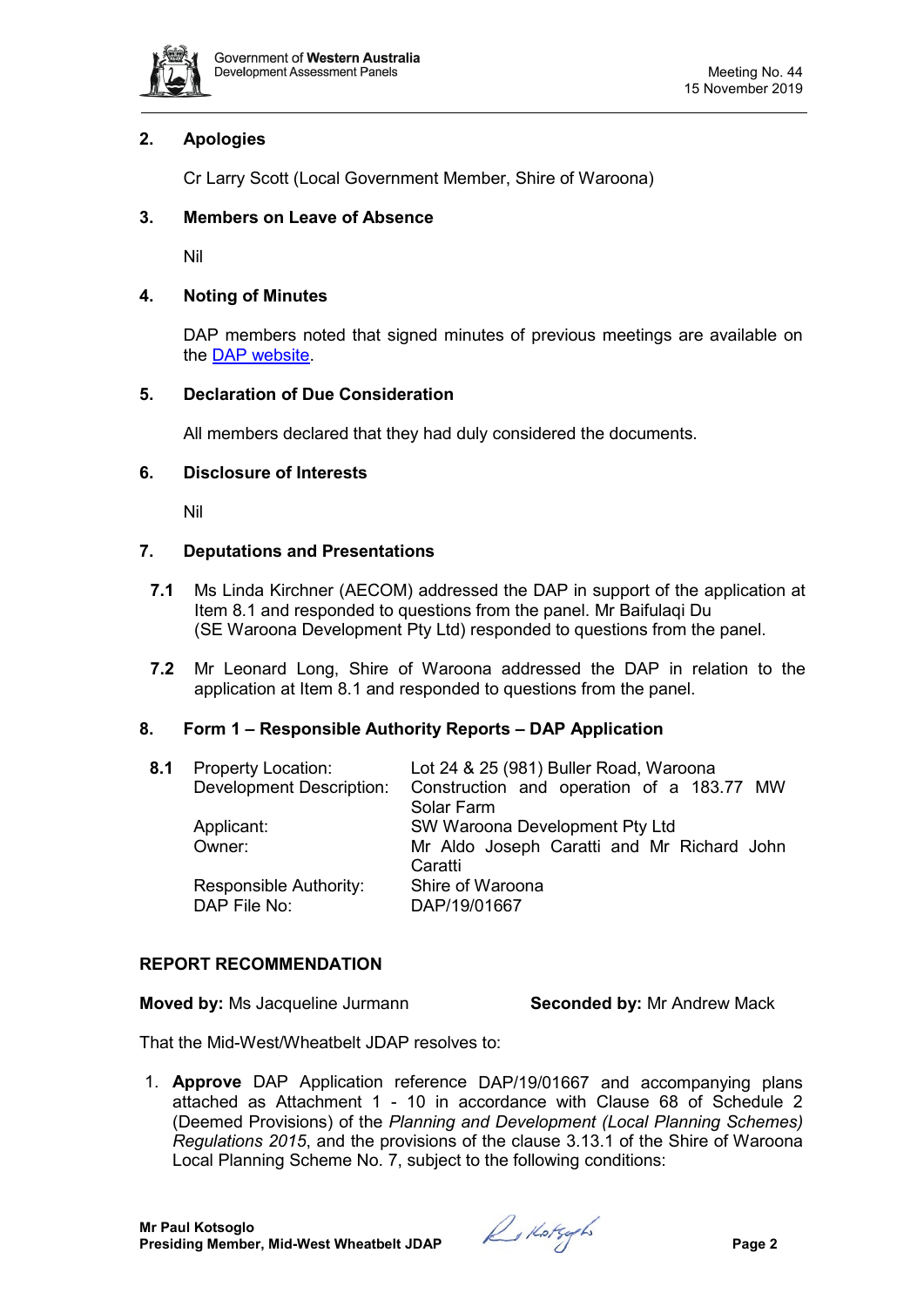

# **Condition:**

- 1. The Development / Land Use shall be in accordance with the attached approved plan(s) and subject to any modification required as a consequence of any condition(s) of this approval. The endorsed plans shall not be modified or altered without the prior written approval of the local government.
- 2. No signs or hoardings shall be erected on the lot without the prior written approval of the local government.
- 3. Prior to the lodging of a building permit the applicant shall provide an amended site plan showing the following:
	- a. a minimum buffer distance of 50m from the high water mark of the 'Conservation Category Wetland (CCW) (Harvey River Main Drain).
	- b. minimum setbacks from the 'Resource Enhancement' wetland required by the Department of Biosecurity, Conservation and Attractions.
- 4. Prior to the lodging of a building permit the applicant shall enter into an agreement with the local government, prepared at the applicants cost, by which the operator agrees to financially contribute to the following:
	- a. repair and maintenance of the local road (Landwehr Road) during the construction phase to the satisfaction of the local government.
- 5. Prior to the lodging of a building permit the applicant shall submit and have approved by the local government, and thereafter implement to the satisfaction of the local government, a 'Construction Management Plan' addressing the following matters:
	- a. construction traffic,
	- b. signage.
	- c. dust management,
	- d. construction operating hours; and
	- e. environmental management.
- 6. Prior to the lodging of a building permit the applicant shall submit and have approved by the local government, and thereafter implement to the satisfaction of the local government, an 'Environmental Management Plan' addressing the following matters:
	- a. remnant vegetation,
	- b. foreshore management demonstrating the mitigation of risks to the CCW,
	- c. contamination,
	- d. stormwater; and
	- e. fire management.
- 7. Prior to the lodging of a building permit the applicant shall submit and have approved by the local government, and thereafter implemented to the satisfaction of the local government, an 'Ecological Assessment / Management Plan'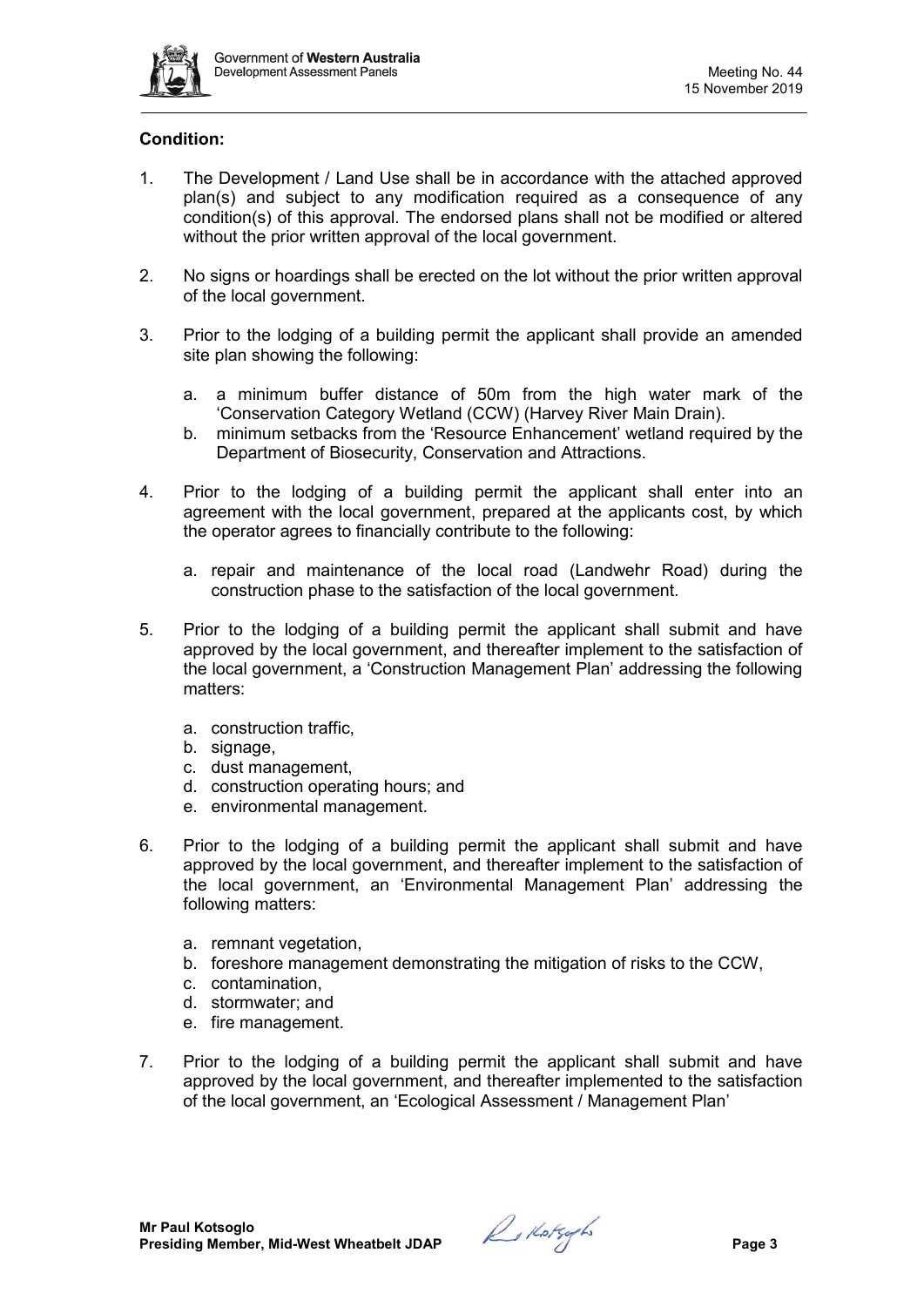

### **Advice Notes**

- 1. The proponent is advised that all other government agencies approvals (where required) are to be complied with i.e. clearing permits.
- 2. The proponent is advised that they should consult with the Department Primary Industries and Regional Development on the appropriate stocking levels for the grazing of sheep within the development area.
- 3. The proponent is encouraged to enter into a financial contribution program towards the development of community projects within the local government area.

### **AMENDING MOTION 1**

**Moved by:** Ms Jacqueline Jurmann **Seconded by:** Mr Andrew Mack

To add a new point 1 to the preamble of the report recommendation to read as follows and renumber the remaining point accordingly;

*Accept that the solar farm is in accordance with clause 3.3 (4)(b) of Local Planning Scheme 7 and is appropriate for consideration as a use not listed;*

### **The Amending Motion was put and CARRIED UNANIMOUSLY.**

**REASON:** For procedural correctness.

#### **AMENDING MOTION 2**

**Moved by:** Ms Jacqueline Jurmann **Seconded by:** Mr Andrew Mack

That the wording of 'Prior to the lodging of a building permit' in conditions 3-7 be amended to read as "Prior to the commencement of works".

#### **The Amending Motion was put and CARRIED UNANIMOUSLY.**

**REASON:** To correctly reflect legislation.

#### **AMENDING MOTION 3**

**Moved by:** Mr Andrew Mack **Seconded by:** Ms Jacqueline Jurmann

That condition 6 be amended to read as follows:

*Prior to commencement of works the applicant shall submit and have approved by the local government, and thereafter implement to the satisfaction of the local government, an 'Environmental Management Plan' addressing the following matters:*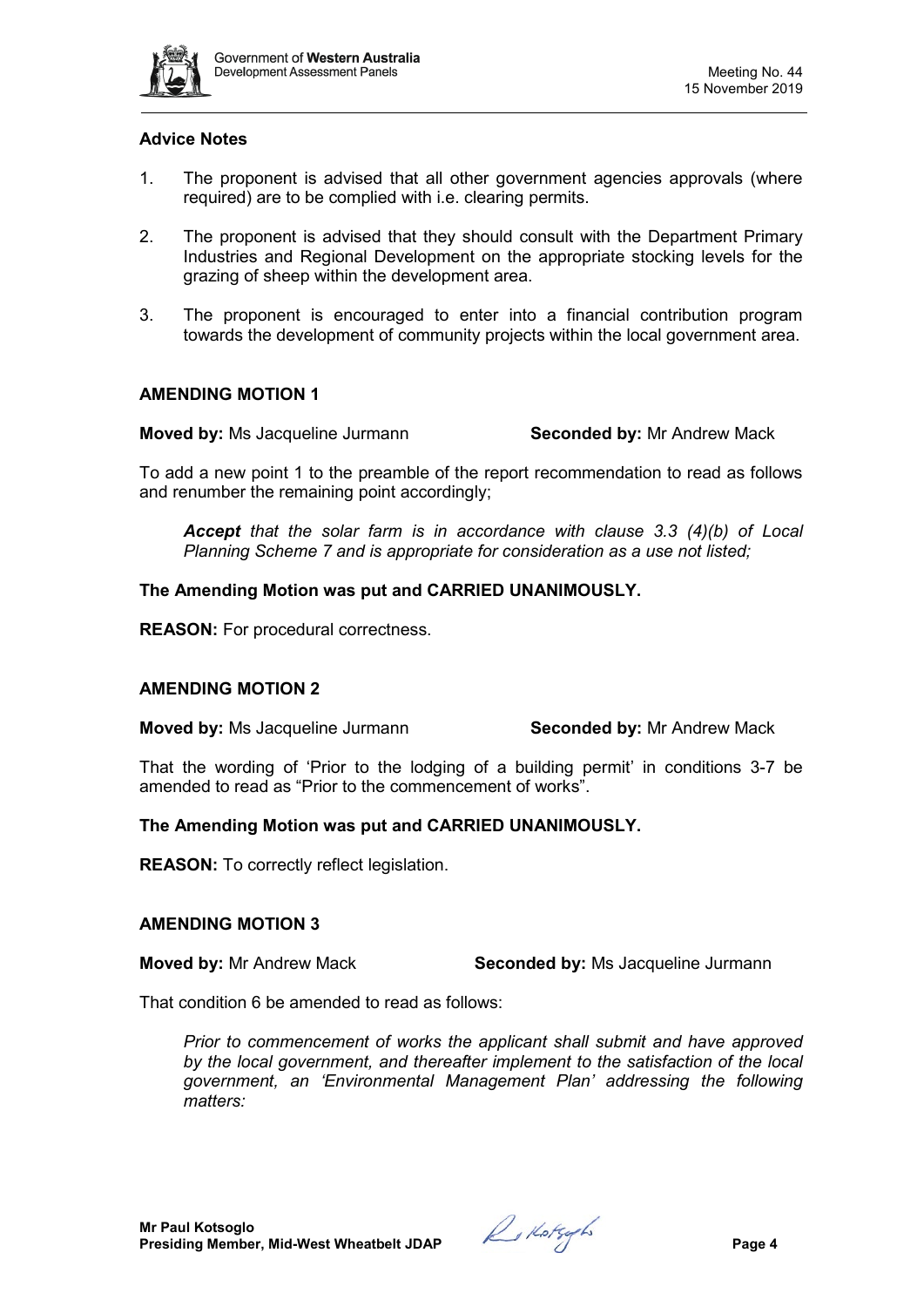

- *a. remnant vegetation,*
- *b. foreshore management demonstrating the mitigation of risks to the CCW,*
- *c. contamination,*
- *d. stormwater, and drainage,*
- *e. fire management,*
- *f. stock management, and*
- *g. rehabilitation plan.*

#### **The Amending Motion was put and CARRIED UNANIMOUSLY.**

**REASON:** To provide further evidence to demonstrate that the proposal does not impose undue impact on the stock and drainage.

### **AMENDING MOTION 4**

**Moved by:** Mr Andrew Mack **Seconded by:** Ms Jacqueline Jurmann

That a new condition 8 be added to read as follows:

*The applicant is required to give at least 3 months' notice to the local government if the proposed development is to cease operations and all solar panels and infrastructure must be decommissioned and removed by owner/operator within the 1 year of giving this notice, unless the local government agrees otherwise.*

### **The Amending Motion was put and CARRIED UNANIMOUSLY.**

**REASON:** To include obligation to remove infrastructure if no longer required.

# **AMENDING MOTION 5**

**Moved by:** Ms Jacqueline Jurmann **Seconded by:** Cr Noel Dew

That condition 5 be amended to read as follows:

*Prior to commencement of works the applicant shall submit and have approved by the local government, and thereafter implement to the satisfaction of the local government, a 'Construction Management Plan' addressing the following matters:*

- *a. construction traffic,*
- *b. signage,*
- *c. dust management,*
- *d. construction operating hours; and*
- *e. environmental management.*

# **The Amending Motion was put and CARRIED UNANIMOUSLY.**

**REASON:** Remove duplication as condition 6 outlines the requirement of an Environmental Management Plan.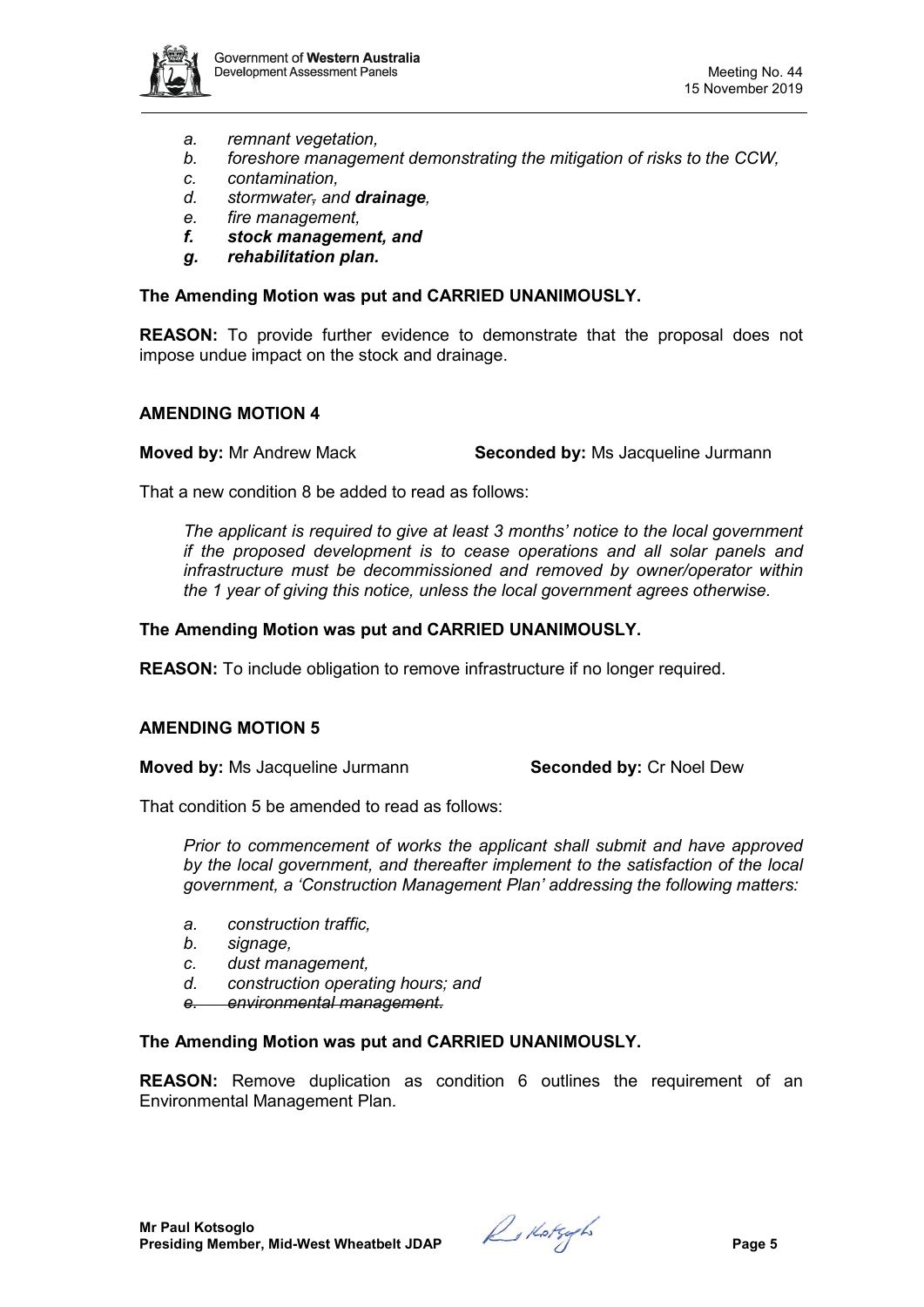

# **AMENDING MOTION 6**

**Moved by:** Ms Jacqueline Jurmann **Seconded by:** Mr Andrew Mack

That a new condition 9 be added to read as follows:

*Prior to commencement of works a landscaping plan to be submitted to the local government for approval, which includes implementation and maintenance.*

### **The Amending Motion was put and CARRIED UNANIMOUSLY.**

**REASON:** To provide clarity given the importance of landscaping and the relationship of the use not listed.

#### **AMENDING MOTION 7**

**Moved by:** Cr Noel Dew **Seconded by:** Ms Jacqueline Jurmann

That a new condition 10 be added to read as follows:

*This decision constitutes planning approval and is valid for a period of four (4) years from the date of approval. If the subject development is not substantially commenced within the four (4) year period, the approval shall lapse and be of no further effect.*

#### **The Amending Motion was put and CARRIED UNANIMOUSLY.**

**REASON:** The nature of the approval required demands extension of substantial commencement.

# **REPORT RECOMMENDATION (AS AMENDED)**

That the Mid-West/Wheatbelt JDAP resolves to:

- 1. **Accept** that the solar farm is in accordance with clause 3.3 (4)(b) of Local Planning Scheme 7 and is appropriate for consideration as a use not listed;
- 2. **Approve** DAP Application reference DAP/19/01667 and accompanying plans attached as Attachment 1 - 10 in accordance with Clause 68 of Schedule 2 (Deemed Provisions) of the Planning and Development (Local Planning Schemes) Regulations 2015, and the provisions of the clause 3.13.1 of the Shire of Waroona Local Planning Scheme No. 7, subject to the following conditions:

#### **Condition:**

1. The Development / Land Use shall be in accordance with the attached approved plan(s) and subject to any modification required as a consequence of any condition(s) of this approval. The endorsed plans shall not be modified or altered without the prior written approval of the local government.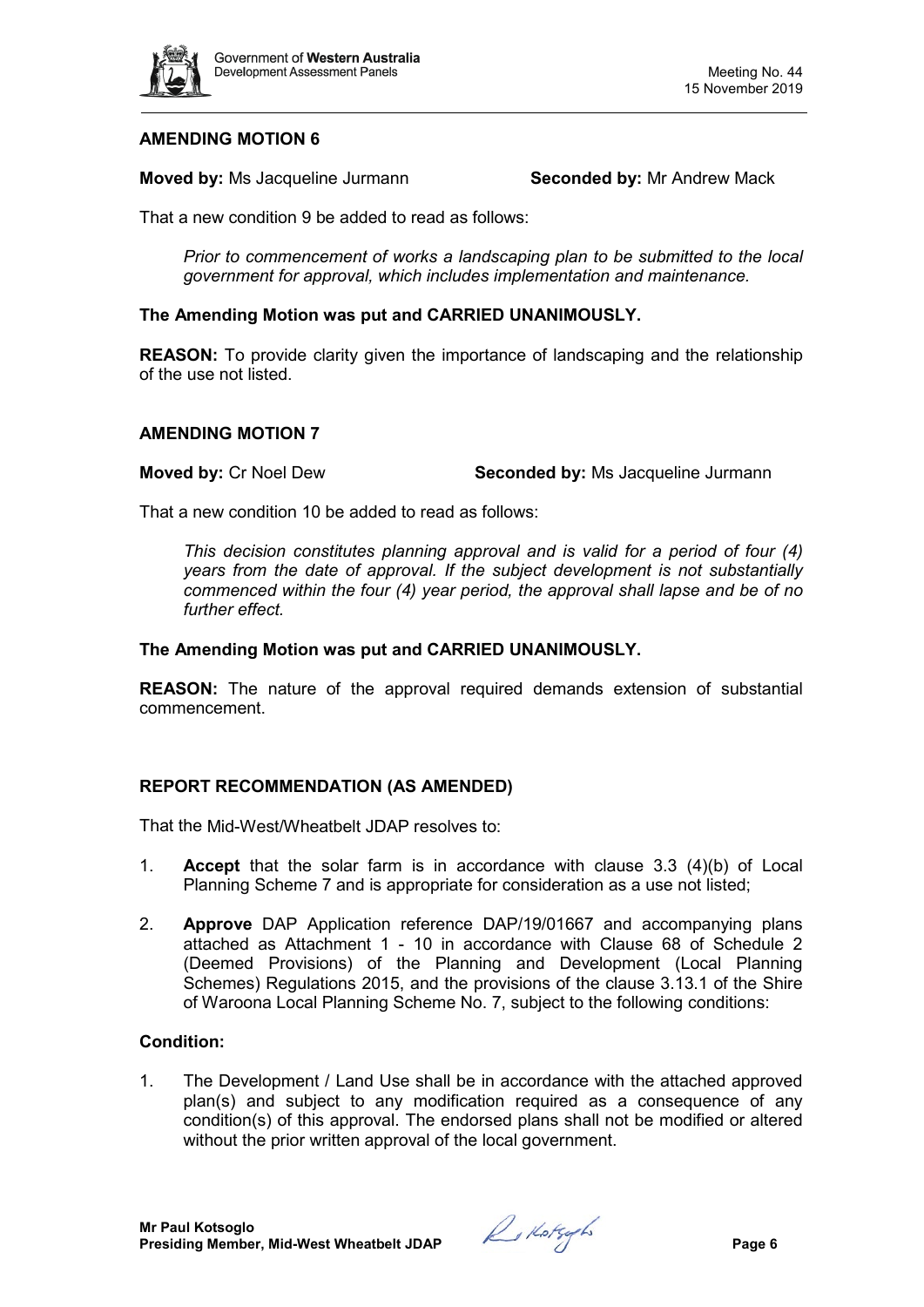

- 2. No signs or hoardings shall be erected on the lot without the prior written approval of the local government.
- 3. Prior to commencement of works the applicant shall provide an amended site plan showing the following:
	- a. a minimum buffer distance of 50m from the high water mark of the 'Conservation Category Wetland (CCW) (Harvey River Main Drain).
	- b. minimum setbacks from the 'Resource Enhancement' wetland required by the Department of Biosecurity, Conservation and Attractions.
- 4. Prior to commencement of works the applicant shall enter into an agreement with the local government, prepared at the applicants cost, by which the operator agrees to financially contribute to the following:
	- a. repair and maintenance of the local road (Landwehr Road) during the construction phase to the satisfaction of the local government.
- 5. Prior to commencement of works the applicant shall submit and have approved by the local government, and thereafter implement to the satisfaction of the local government, a 'Construction Management Plan' addressing the following matters:
	- a. construction traffic,
	- b. signage,
	- c. dust management; and
	- d. construction operating hours.
- 6. Prior to commencement of works the applicant shall submit and have approved by the local government, and thereafter implement to the satisfaction of the local government, an 'Environmental Management Plan' addressing the following matters:
	- a. remnant vegetation,
	- b. foreshore management demonstrating the mitigation of risks to the CCW,
	- c. contamination,
	- d. stormwater and drainage,
	- e. fire management,
	- f. stock management, and
	- g. rehabilitation plan.
- 7. Prior to commencement of works the applicant shall submit and have approved by the local government, and thereafter implemented to the satisfaction of the local government, an 'Ecological Assessment / Management Plan'.
- 8. The applicant is required to give at least 3 months' notice to the local government if the proposed development is to cease operations and all solar panels and infrastructure must be decommissioned and removed within the 1 year of giving this notice, unless the local government agrees otherwise.
- 9. Prior to commencement of works a landscaping plan to be submitted to the local government for approval, which includes implementation and maintenance.